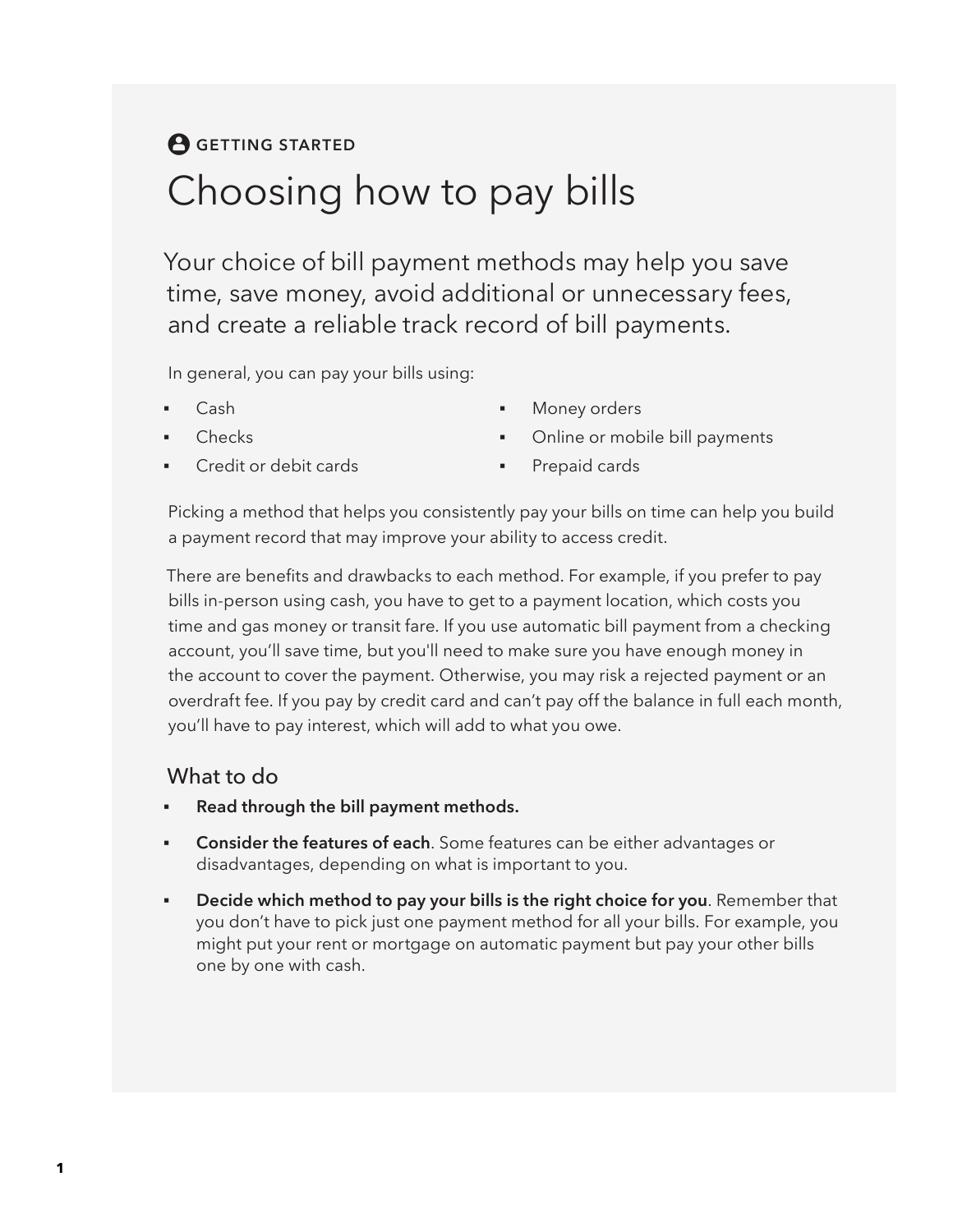## **Choosing how to pay bills** can help you save money and time

- **1.** Evaluate the benefits and risks of each bill payment method.
- **2.** Write down questions you have about options that you think could be right for you.

|       | <b>BENEFITS</b>                                                                                                                                                                                     | RISKS                                                                                                                                                                                                                                                                                                                             | <b>2</b> QUESTIONS I HAVE |
|-------|-----------------------------------------------------------------------------------------------------------------------------------------------------------------------------------------------------|-----------------------------------------------------------------------------------------------------------------------------------------------------------------------------------------------------------------------------------------------------------------------------------------------------------------------------------|---------------------------|
| Cash  | Easy to use and<br>understand<br>There are often no<br>fees, unlike getting<br>a money order or a<br>prepaid card                                                                                   | Requires bills be paid<br>$\blacksquare$<br>in person<br>Difficult to prove<br>g,<br>payment unless you<br>have a receipt<br>May be stolen<br>$\blacksquare$                                                                                                                                                                      |                           |
| Check | Convenient once<br>n<br>checking account is<br>set up<br>Can be mailed<br>٠<br>Easy to prove<br>payment if there's a<br>dispute<br>Funds in the<br>$\blacksquare$<br>checking account<br>are secure | Likely requires a<br>$\blacksquare$<br>checking account,<br>which may not be<br>possible if you have<br>a negative banking<br>history<br>If you don't have<br>g,<br>enough money in<br>your account to<br>cover your check,<br>you may be charged<br>nonsufficient fund or<br>overdraft fees<br>Can get lost in<br>g,<br>the mail |                           |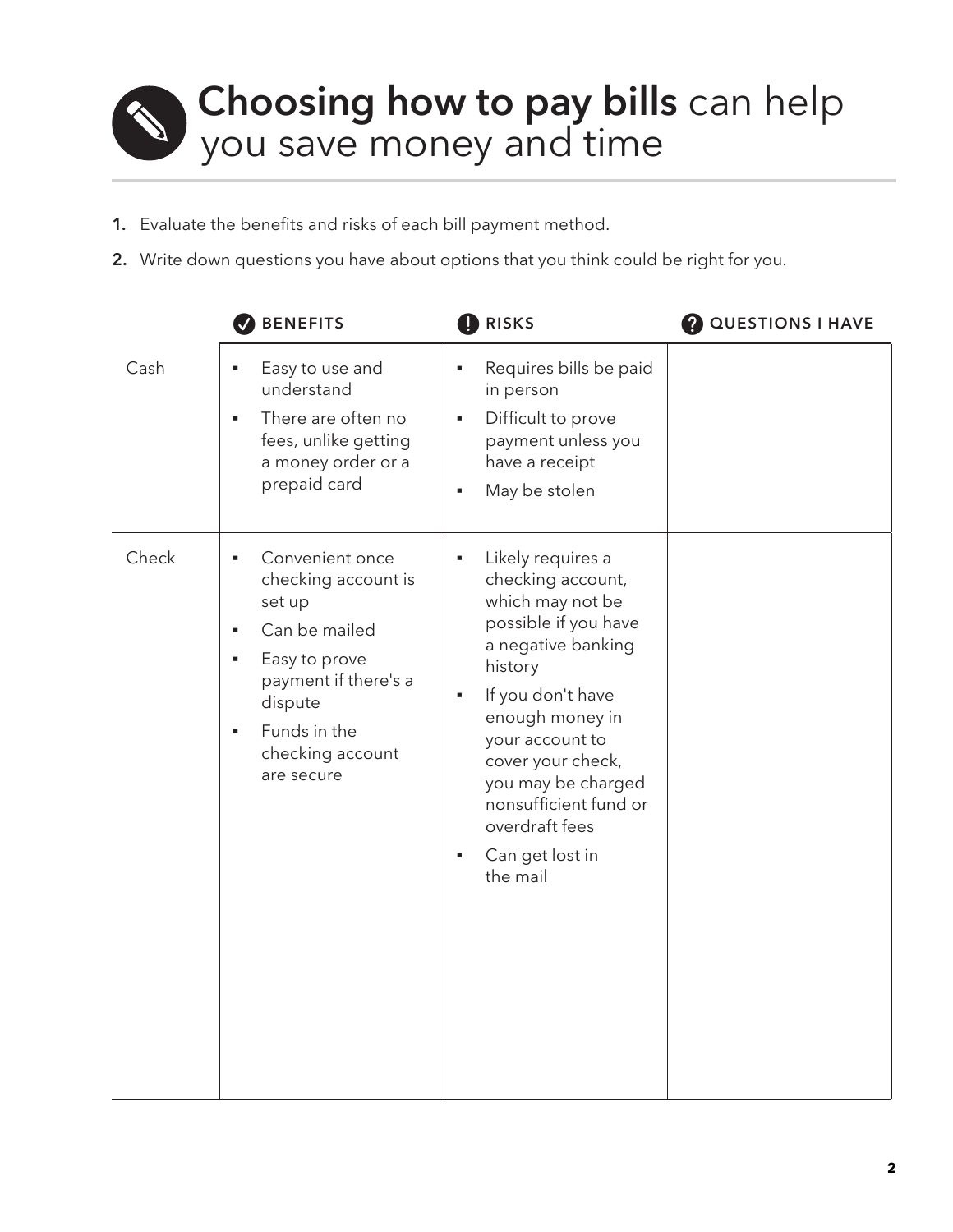|                | <b>BENEFITS</b>                                                                                                                                                                                                                                                                         | <b>RISKS</b>                                                                                                                                                                                                                                                                                                     | <b>QUESTIONS I HAVE</b> |
|----------------|-----------------------------------------------------------------------------------------------------------------------------------------------------------------------------------------------------------------------------------------------------------------------------------------|------------------------------------------------------------------------------------------------------------------------------------------------------------------------------------------------------------------------------------------------------------------------------------------------------------------|-------------------------|
| Credit<br>card | Can pay bills by<br>phone or online<br>Can make one-time<br>payments or set up<br>recurring (automatic)<br>payments, which<br>reduce the chance of<br>paying a bill late<br>Easy to prove<br>payment if there's a<br>dispute<br>Protected from<br>paying for<br>unauthorized<br>charges | Creates debt-you<br>are borrowing<br>money when you use<br>a credit card<br>Costs more if you<br>ш<br>can't pay the full<br>balance and have to<br>pay interest<br>Creates another<br>$\blacksquare$<br>bill to pay once the<br>credit card bill is due                                                          |                         |
| Debit<br>card  | Convenient and<br>saves time<br>Can make one-time<br>payments or set up<br>recurring (automatic)<br>payments, which<br>reduce the chance of<br>paying a bill late<br>Easy to prove<br>payment if there's a<br>dispute                                                                   | If there isn't enough<br>٠<br>money in the account<br>when the automatic<br>debit happens, you<br>may have to pay<br>additional fees<br>If you have to replace<br>ш<br>the card, you will<br>have to remember<br>to update the<br>information with the<br>billers that are being<br>paid with automatic<br>debit |                         |
| Money<br>order | Easy to understand<br>Can be mailed<br>Can be more secure<br>than a check in some<br>cases, as no personal<br>banking information<br>is on the money<br>order                                                                                                                           | May be inconvenient<br>٠<br>because you have to<br>buy the money order<br>Cost per money<br>ш<br>order<br>May be hard to prove<br>ш<br>payment unless you<br>have the money<br>order receipt and<br>receive the receipt<br>for payment<br>Hard to recover if lost                                                |                         |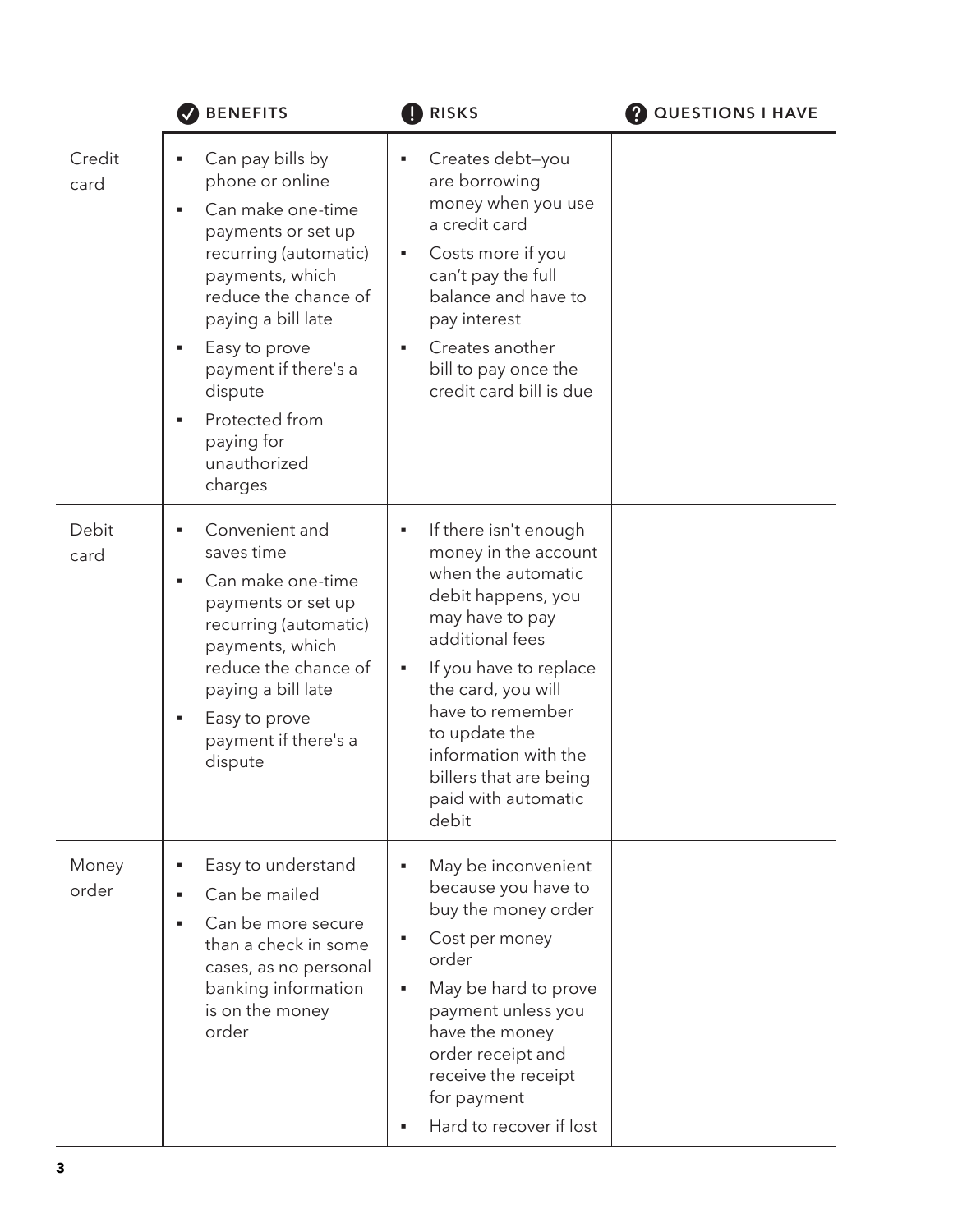|                                        | <b>BENEFITS</b>                                                                                                                                                                                                                                                                                                                                                                                                                                                                                                                                                                                                                                      | <b>RISKS</b>                                                                                                                                                                                                                                                                                                                                                                                                                                                                                                                                                                                                                                                                                                                                           | <b>QUESTIONS I HAVE</b> |
|----------------------------------------|------------------------------------------------------------------------------------------------------------------------------------------------------------------------------------------------------------------------------------------------------------------------------------------------------------------------------------------------------------------------------------------------------------------------------------------------------------------------------------------------------------------------------------------------------------------------------------------------------------------------------------------------------|--------------------------------------------------------------------------------------------------------------------------------------------------------------------------------------------------------------------------------------------------------------------------------------------------------------------------------------------------------------------------------------------------------------------------------------------------------------------------------------------------------------------------------------------------------------------------------------------------------------------------------------------------------------------------------------------------------------------------------------------------------|-------------------------|
| Online or<br>mobile<br>bill<br>payment | Convenient and<br>٠<br>saves time<br>Can be set up with a<br>٠<br>bank, credit union, or<br>prepaid card account<br>(through the account<br>provider's online<br>website or mobile<br>app), or through the<br>biller's website<br>Can make one-time<br>$\blacksquare$<br>payments or set up<br>recurring (automatic)<br>payments, which<br>reduce the chance of<br>paying a bill late<br>If set up through your<br>٠<br>bank, credit union,<br>or prepaid card<br>account, you may<br>be able to receive<br>warnings or alerts if<br>your account balance<br>goes below a certain<br>amount<br>You can often use a<br>mobile app for bill<br>payment | Takes time to set up<br>٠<br>and learn<br>Possible risks of<br>٠<br>overdraft and fees or<br>a rejected payment<br>if there isn't enough<br>money in the account<br>when the payment<br><b>OCCUrs</b><br>Data may be<br>$\blacksquare$<br>collected and shared<br>in ways that you don't<br>want<br>Mobile device can<br>be lost or stolen,<br>allowing potential<br>access to your<br>financial information<br>Financial information<br>$\blacksquare$<br>may be vulnerable to<br>theft if mobile app is<br>used on public Wi-Fi<br>Some checking<br>ш<br>account and prepaid<br>card providers<br>don't let you set<br>up recurring bill<br>payments through<br>their websites. But<br>you can likely still<br>do so through the<br>biller's website |                         |
| Prepaid<br>card                        | Convenient<br>٠<br>Can pay bills over<br>the phone, online,<br>or through a mobile<br>app<br>Easier to prove<br>payment if there is a<br>dispute                                                                                                                                                                                                                                                                                                                                                                                                                                                                                                     | Possible fees for<br>$\blacksquare$<br>using the card to pay<br>a bill, which would<br>be listed in the card<br>agreement                                                                                                                                                                                                                                                                                                                                                                                                                                                                                                                                                                                                                              |                         |